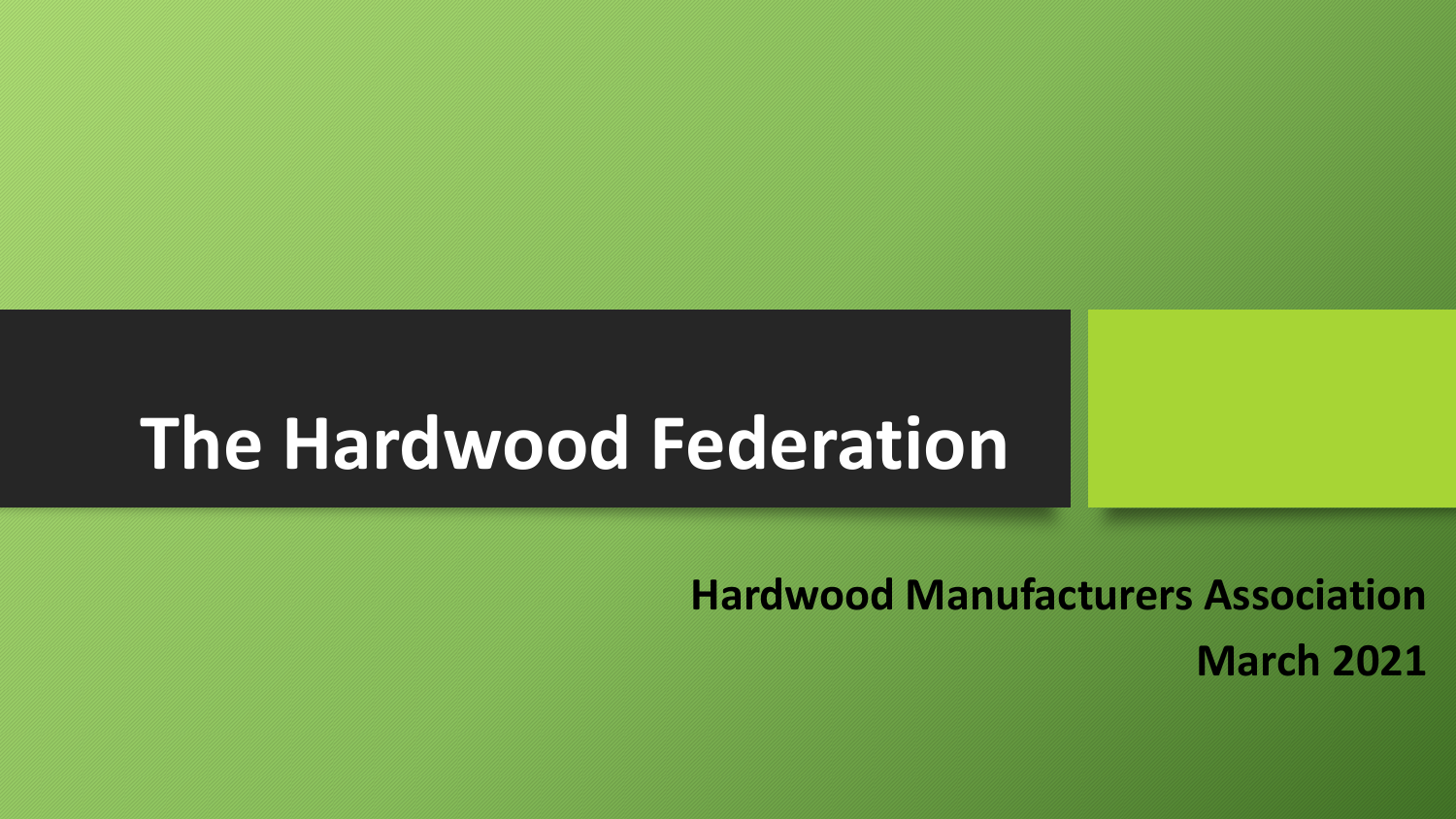# **What is the Hardwood Federation?**

- Voice of the U.S. Hardwood Industry
- Established in 2004
- 28 Hardwood Businesses Organization Members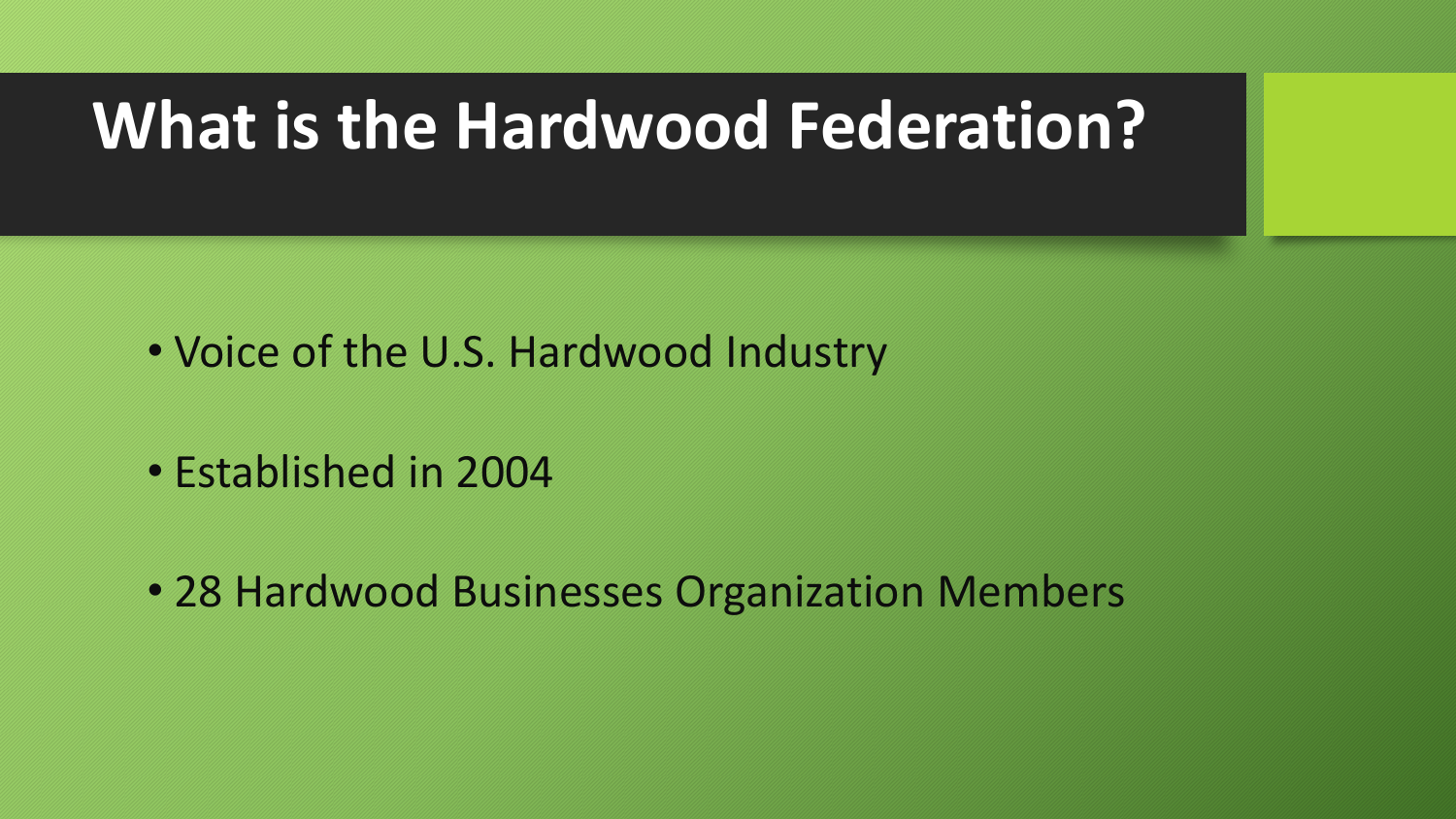# **Our Members**

- American Hardwood Export Council
- American Hardwood Utility Group
- Appalachian Hardwood Manufacturers Inc.
- Appalachian Lumbermen's Club
- Decorative Hardwood Association
- Empire State Forest Products Association
- Hardwood Distributor's Association
- Hardwood Manufacturers Association
- Indiana Hardwood Lumber Association
- Kentucky Forest Industry Association
- Lake States Lumber Association
- Maple Flooring Manufacturers Association
- Missouri Forest Products Association
- National Wood Flooring Association
- National Woodland Owners Association
- North Carolina Forestry Association
- Northeast Loggers Association
- Pennsylvania Forest Products Association
- Penn-York Lumbermen's Club
- Railway Tie Association
- Southern Cypress Manufacturers Association
- Southwestern Hardwood Manufacturers Club
- Tennessee Forestry Association
- Virginia Forestry Association
- West Virginia Forestry Association
- Western Hardwood Association
- Westside Hardwood Club
- Wood Component Manufacturers Association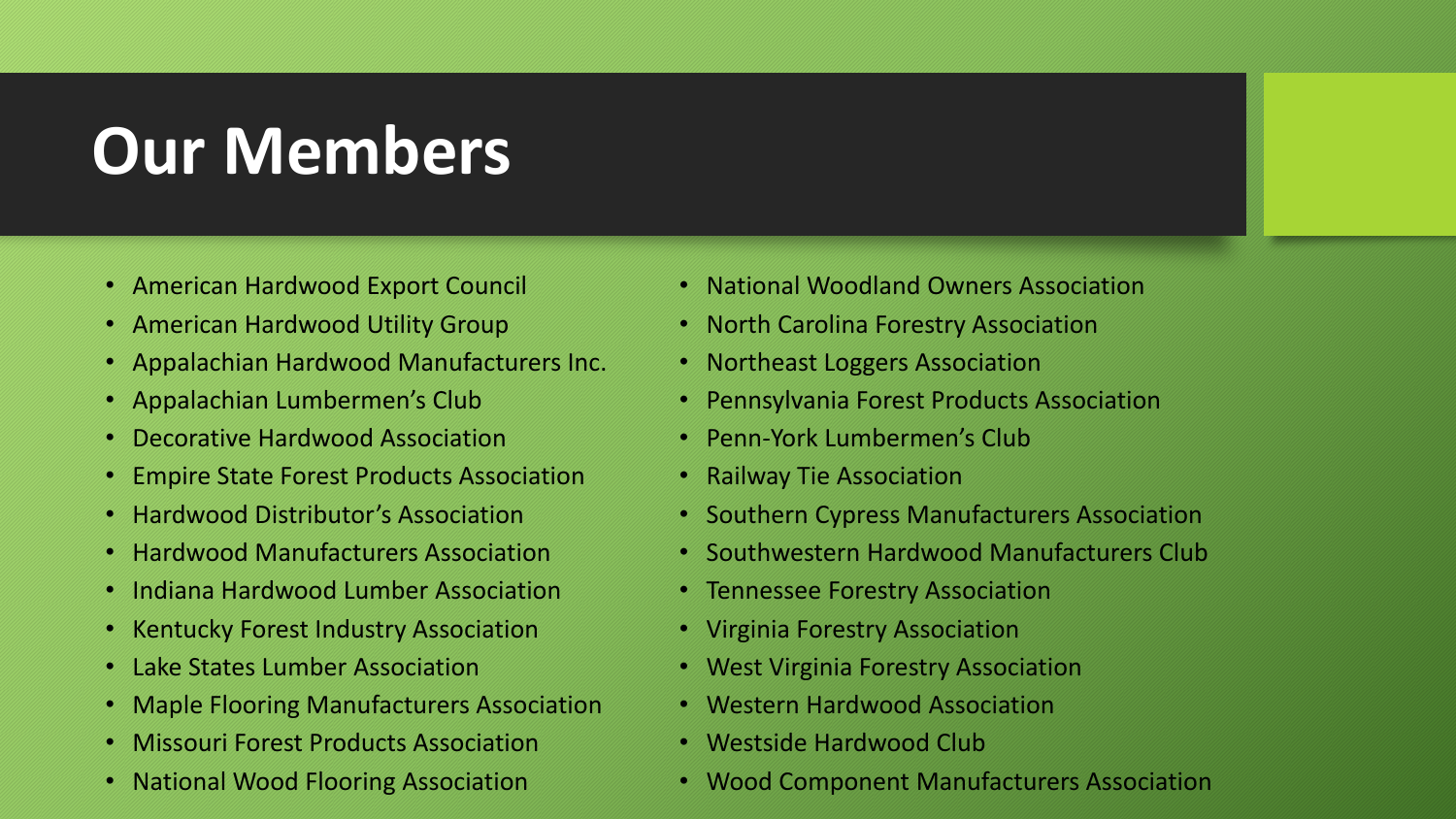## **The Hardwood Federation Charge**

- Educate Policy Makers
- Monitor Federal Policy
- Participate in the Process
- Network with Allies
- Support Our Champions HFPAC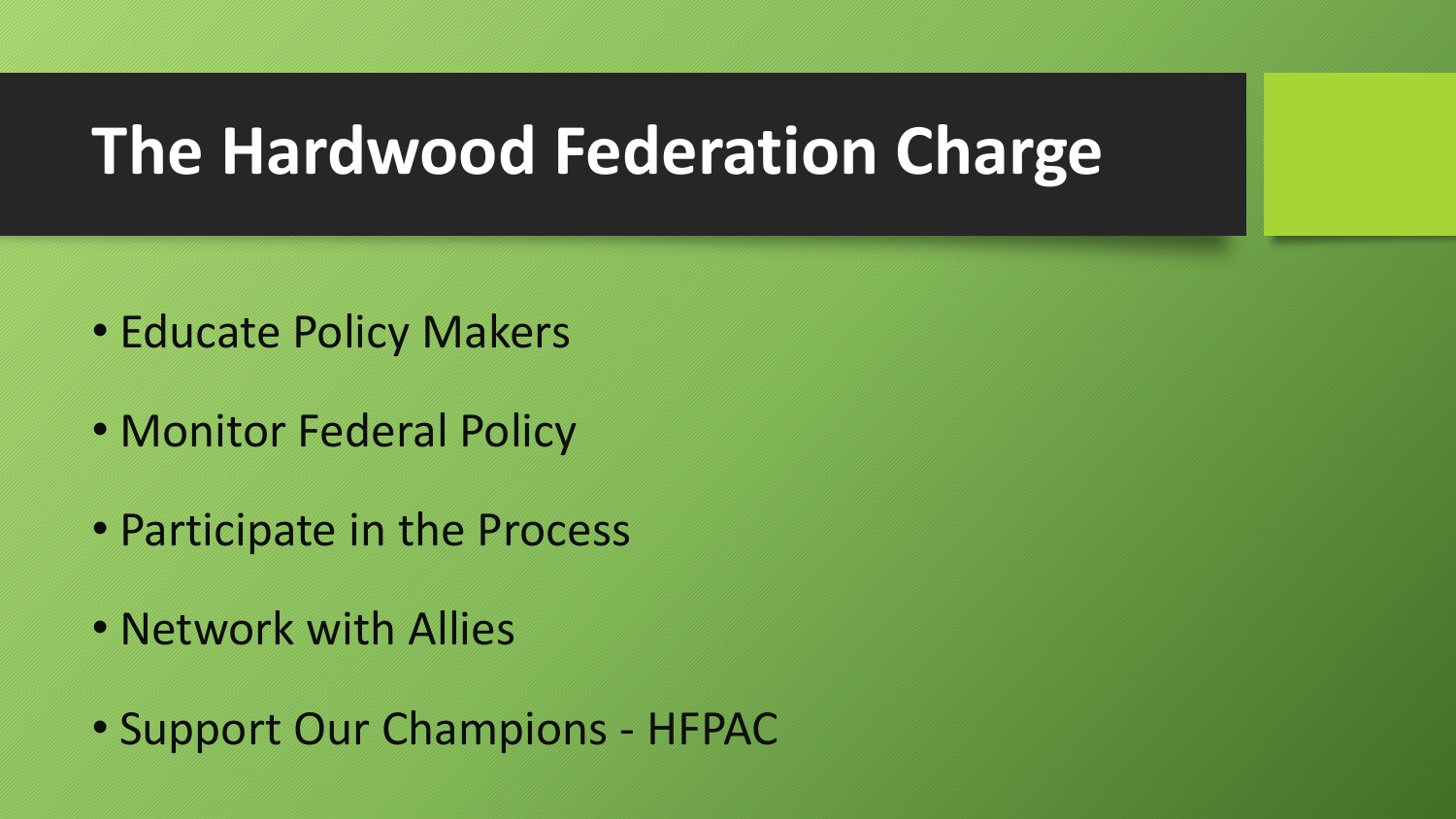#### **2021 Political Landscape-Democrat Control**

**White House:** President Joe Biden

**U.S. House:** Democrats 220-210

5 Vacancies

**U.S. Senate:** Split Senate 50-50 VP Harris Casts Deciding Vote Most Legislation Needs 60 Votes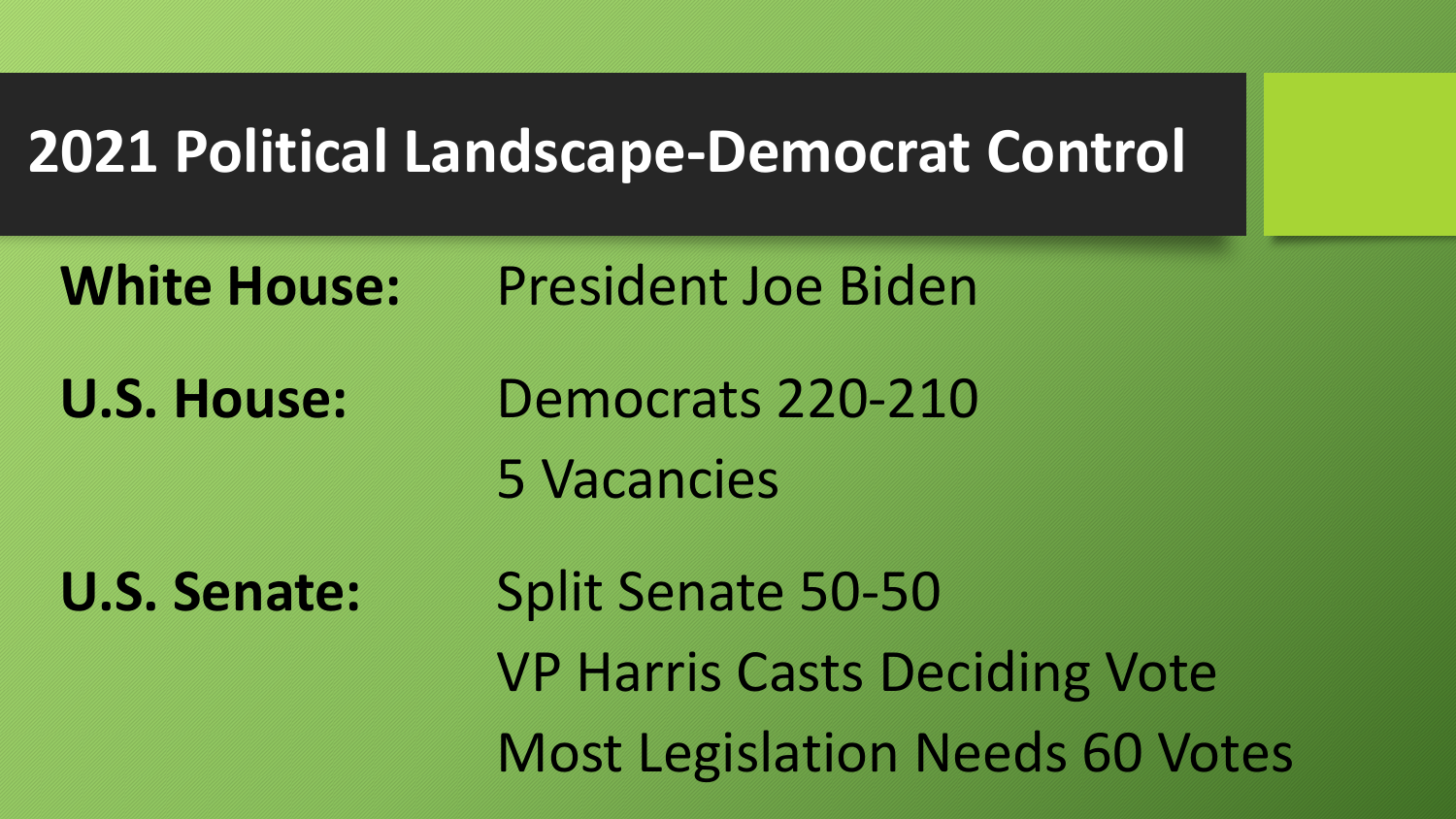### **Administration Priorities**

COVID-19 Relief Economic Recovery Climate Change Transportation Immigration Racial Justice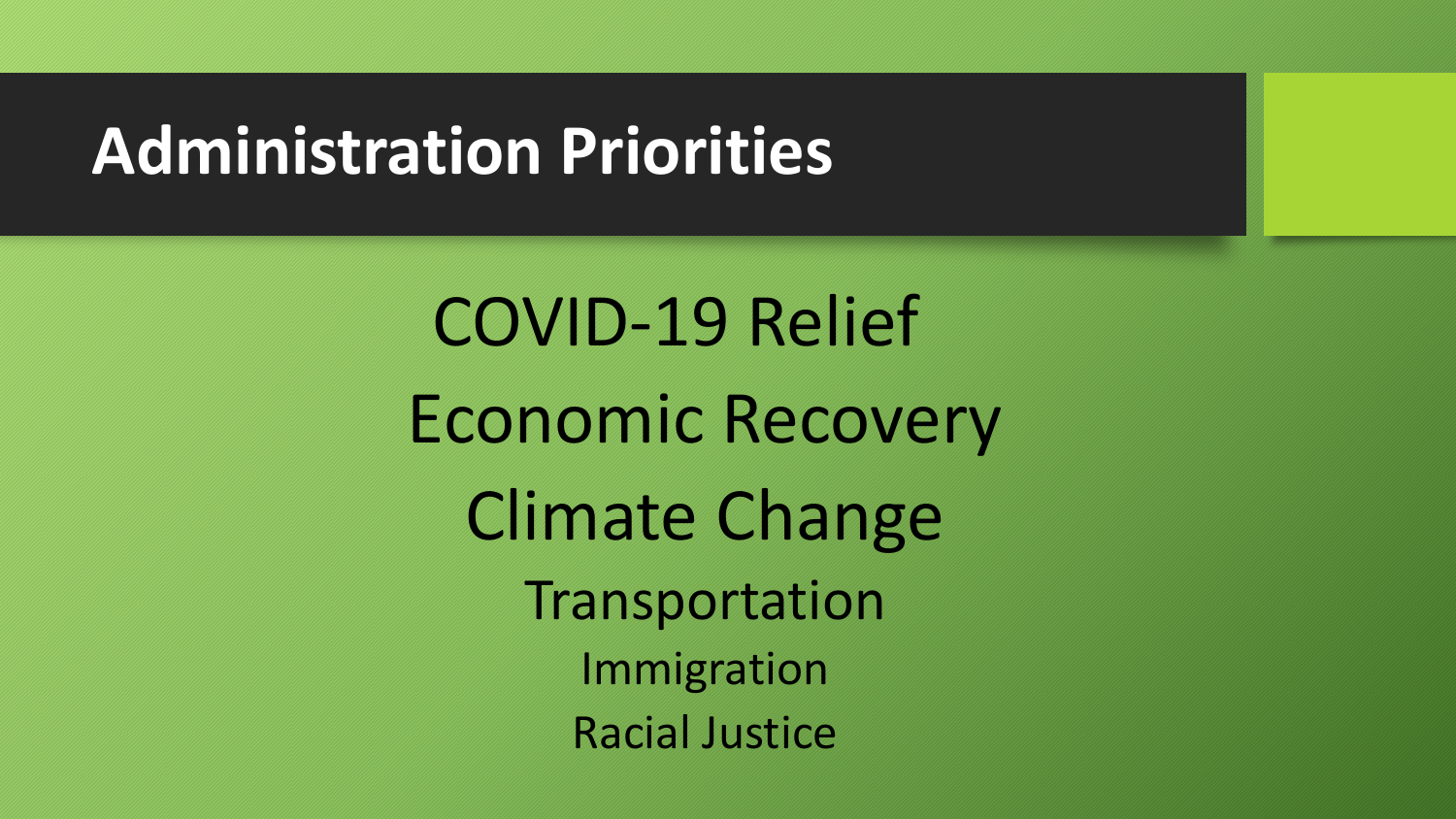# **Economic Relief**

#### \$1.9 Trillion Aid Package Passed

- \$1,400 Checks
- \$300 UI Supplements thru Sept.
- \$7.25 B for Payroll Protection Program
- \$350 B for State & Local Aid
- \$128 B for Education
- \$55 B for Restaurants & Transportation

Minimum Wage Increase NOT Included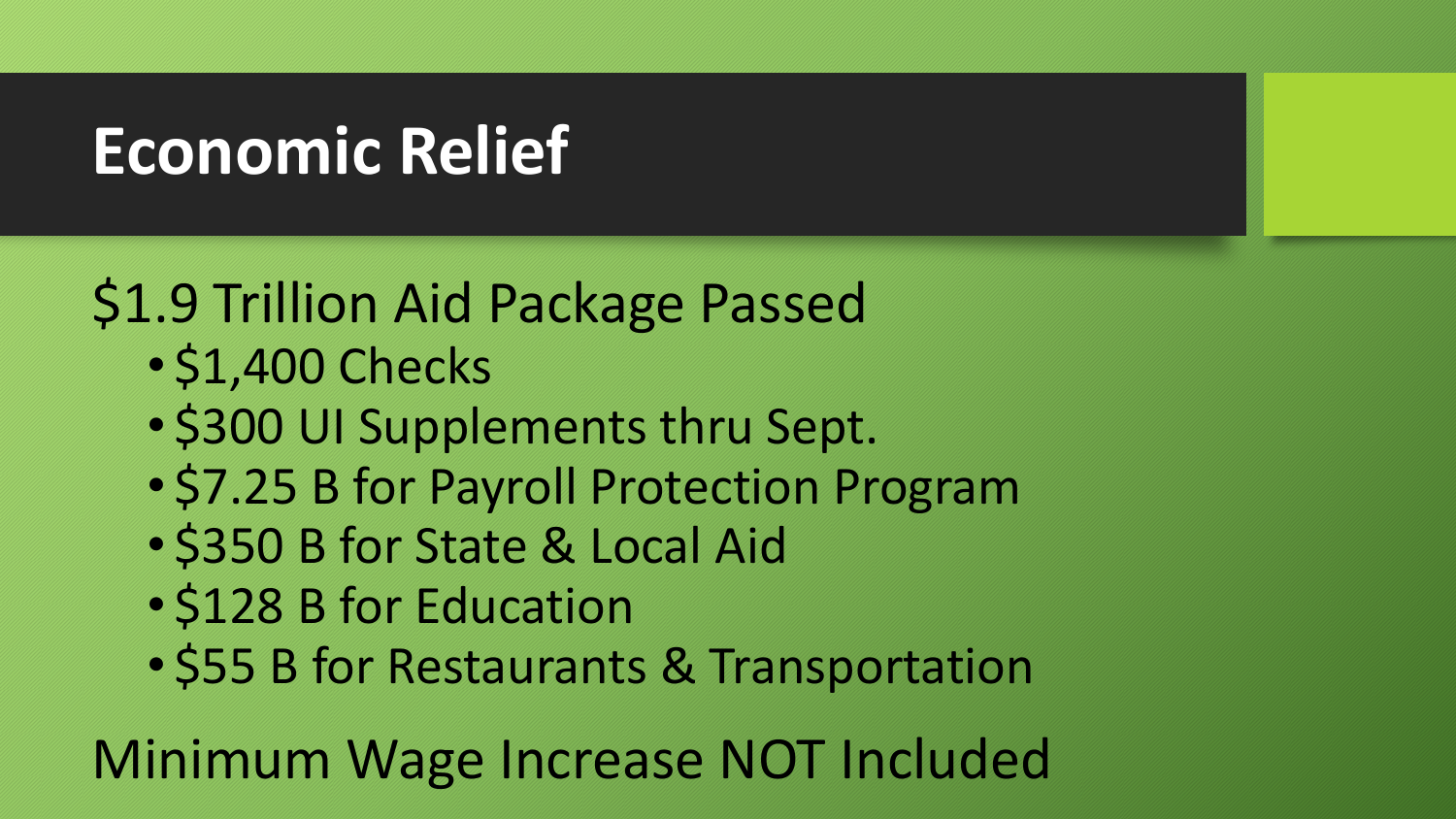# **COVID-19 Relief Measures**

#### Vaccine Distribution Accelerating

- 3 Approved Vaccines
- •Increased Vaccine Purchases
- All Americans Access by end of May

#### COVID Relief in Aid Package

• \$55.5 Billion for Vaccines, PPE, Diagnosis & Tracking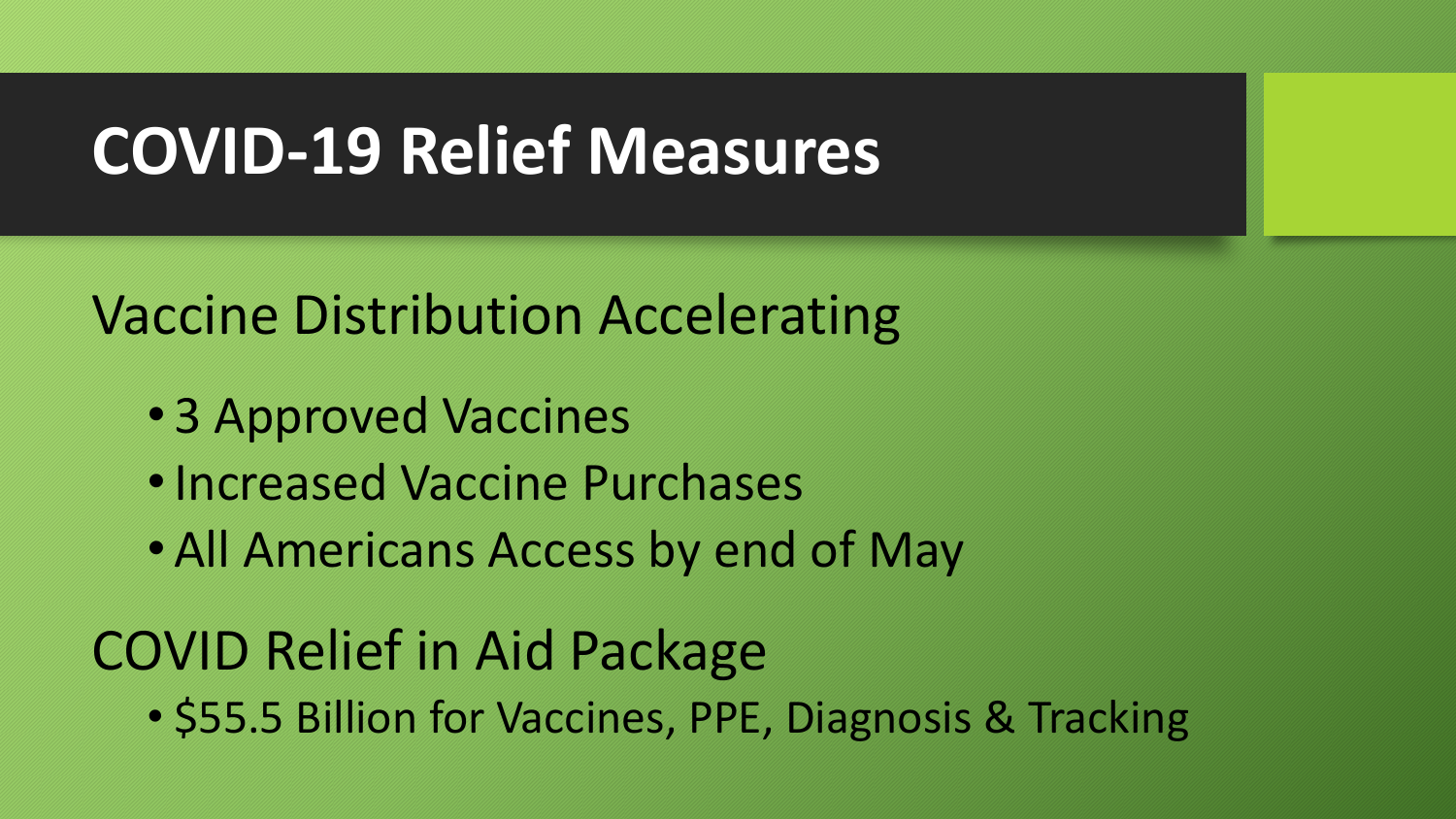## **Climate Change**

#### **Overarching Goal**

0 Net Fossil Fuel Emissions by 2050

Climate Change Incorporated Throughout Administration

#### **Climate Executive Orders Signed**

- Recognize Role of Forests in Reducing Carbon
- Goal to protect 30% of U.S. Land by 2030
- Put a Price on Carbon Carbon Banks
- Environmental Justice Focus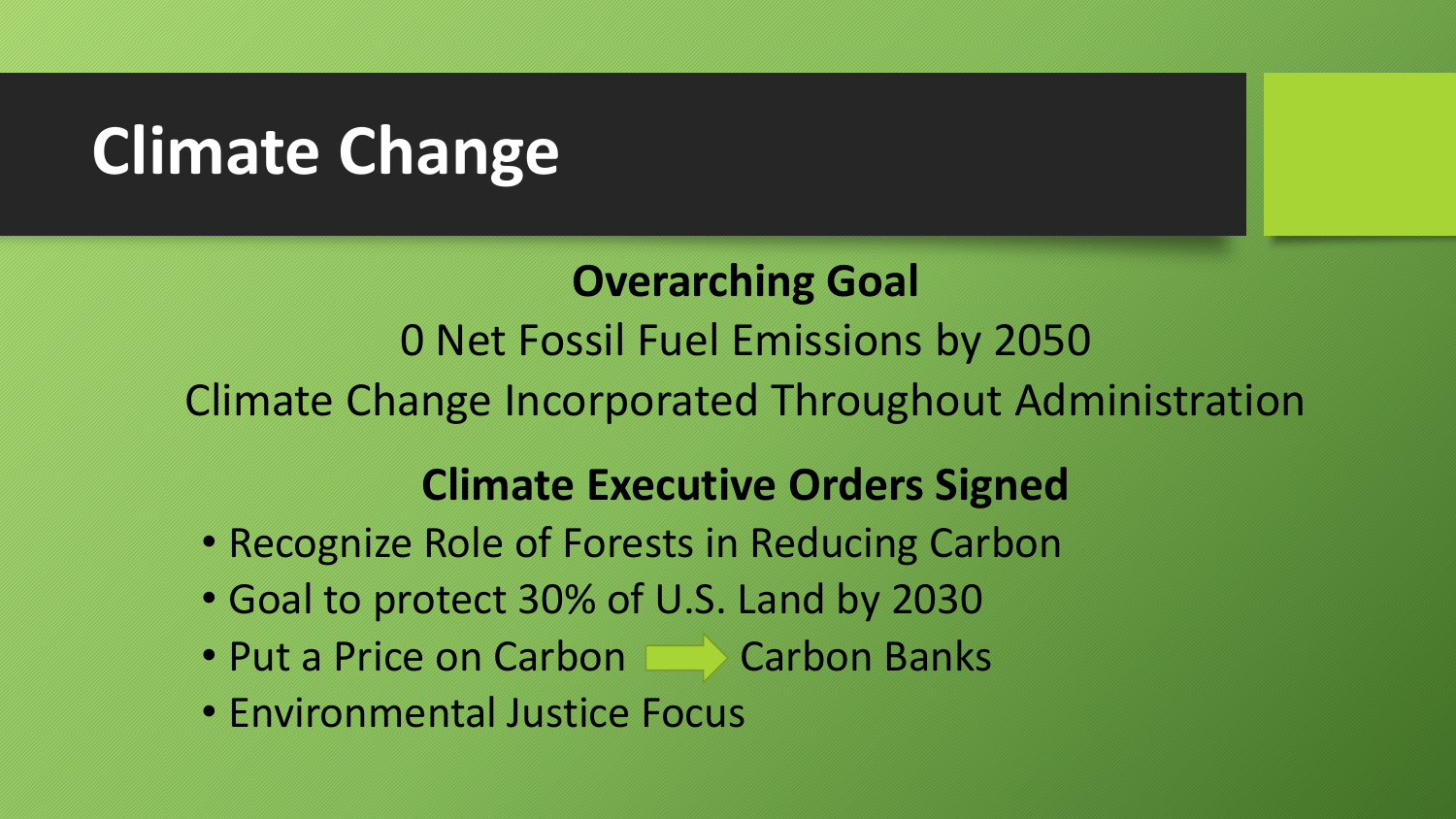# **Key Administration Officials**

#### **White House National Climate Advisor**  Gina McCarthy

- **USDA:** Secretary Tom Vilsack Deputy Chief of Staff Robert Bonnie
- **DOE:** Secretary Jennifer Granholm
- **DOI:** Secretary Deb Haaland
- **EPA:** Administrator Michael Regan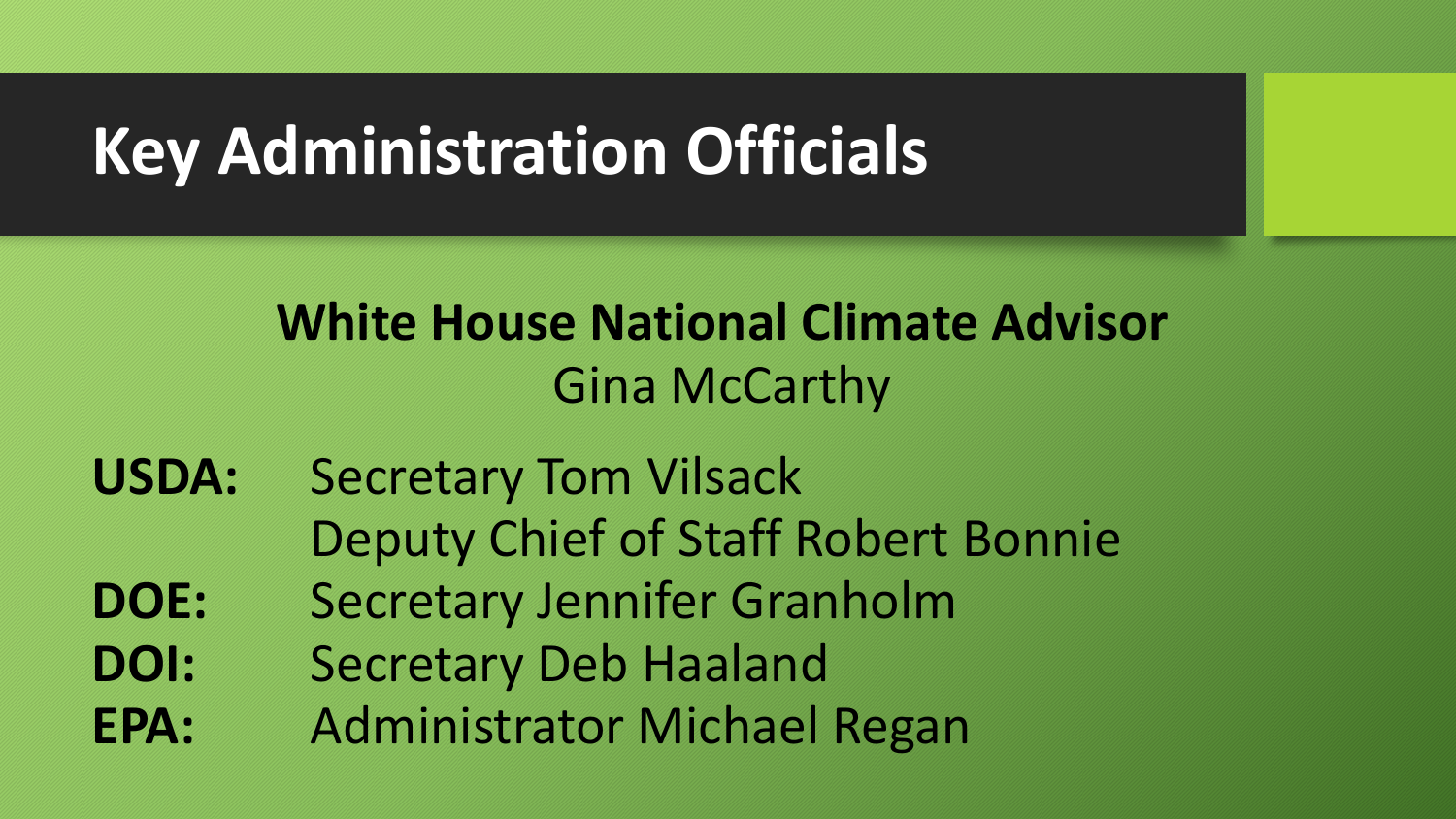# **Hardwood Federation Strategy**

#### Administration

White House Council on Env. Quality USDA Interior

Energy

#### US Senate

Ag, Nutrition & Forestry Energy & Nat Resources Environment & Pub Works Finance Appropriations

#### US House

Natural Resources Agriculture Energy & Commerce Ways and Means Budget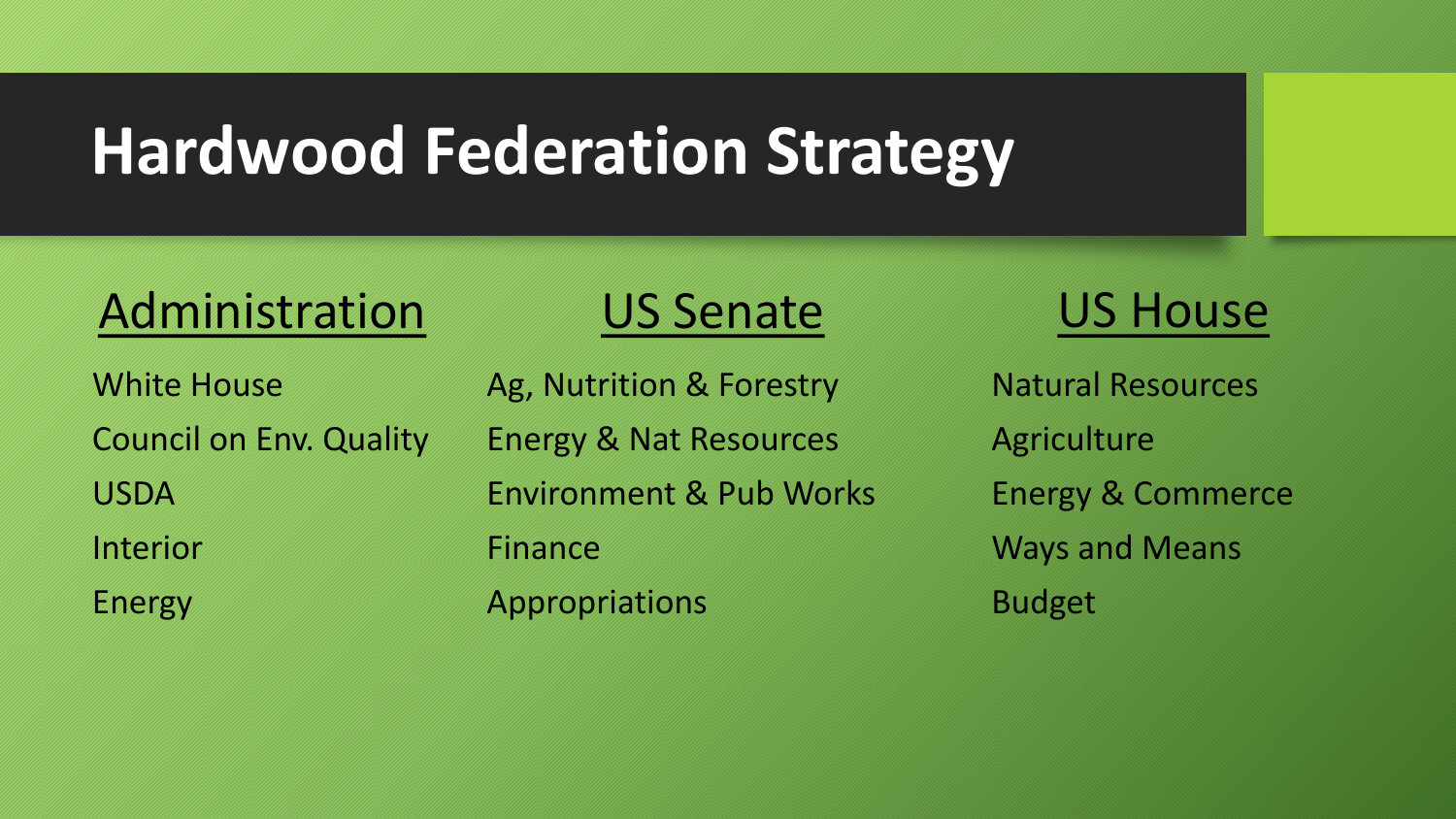## **How to Be Engaged**

#### **Become Informed**

#### **Become Involved**

#### **Take Action!**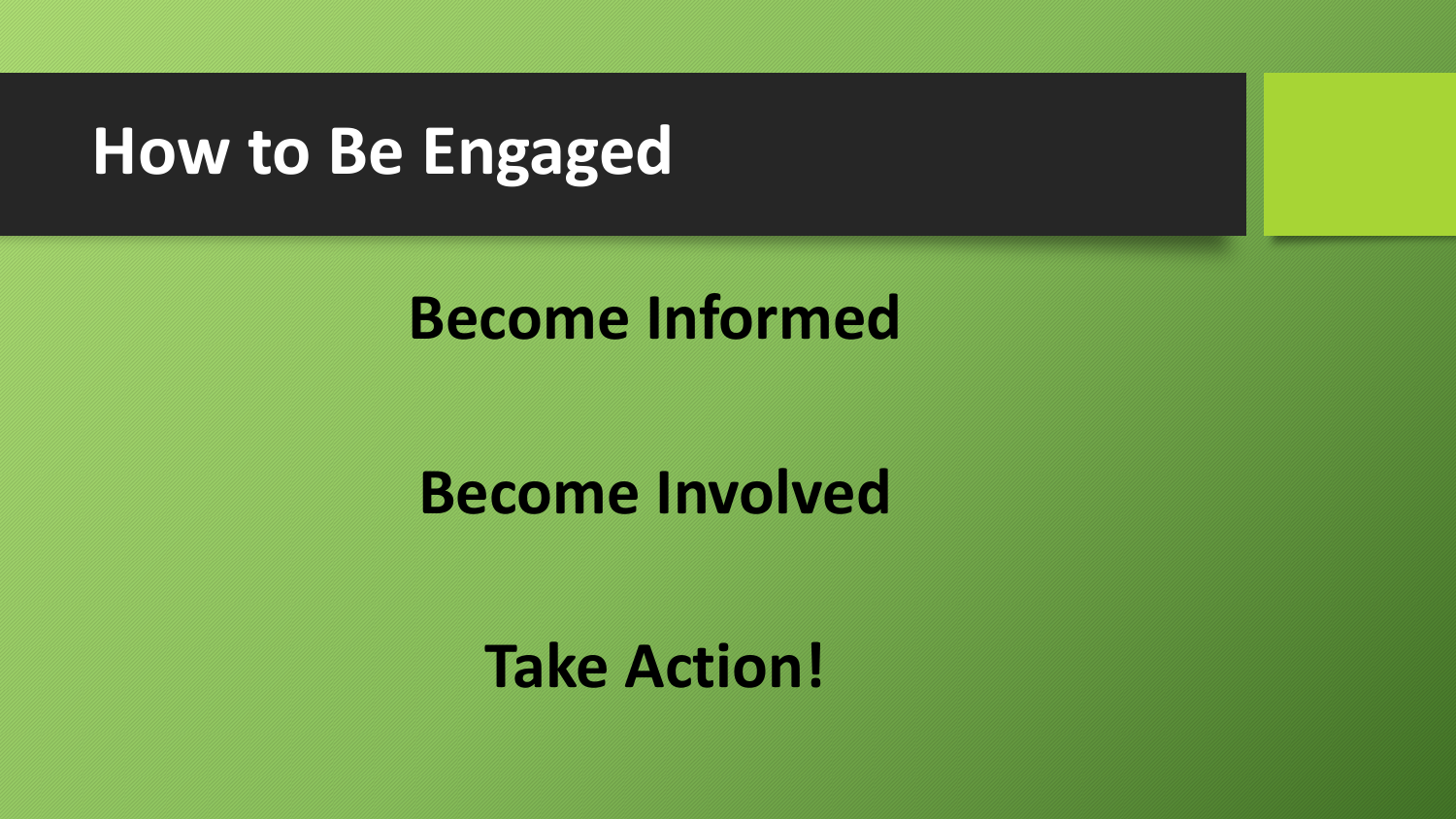## **Industry Members Have a Role**

- Meet Your Elected Officials on your Turf
- Respond to Hardwood Federation Calls to Action
- Attend Hardwood Federation Meetings
- Respond to Local Press
- Talk to Friends and Business Associates
- Financially Support the Hardwood Federation and HFPAC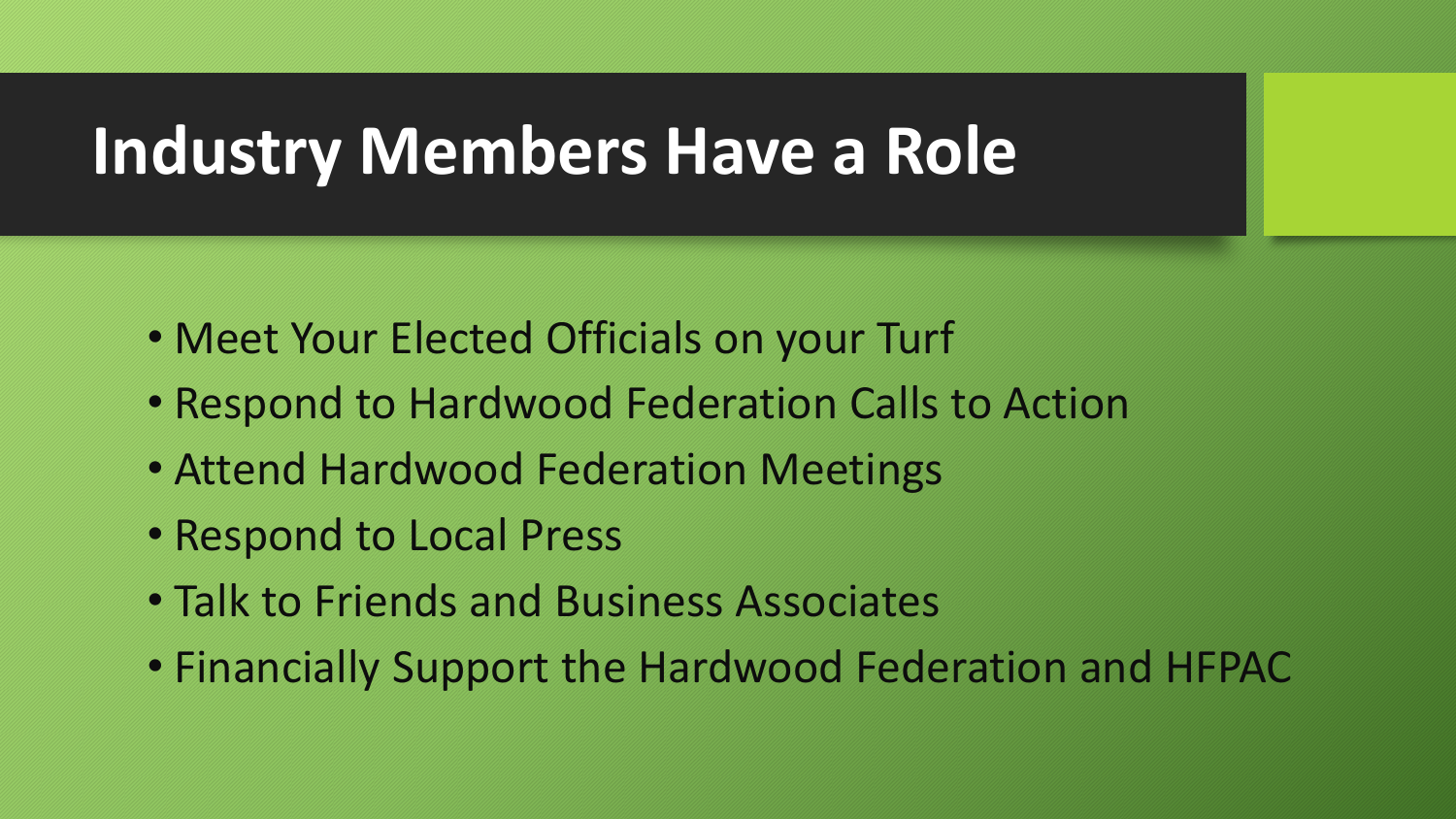## **Hardwood Federation**

If you do not take an interest in the affairs of your government, then you are doomed to live under the rule of fools.

Plato